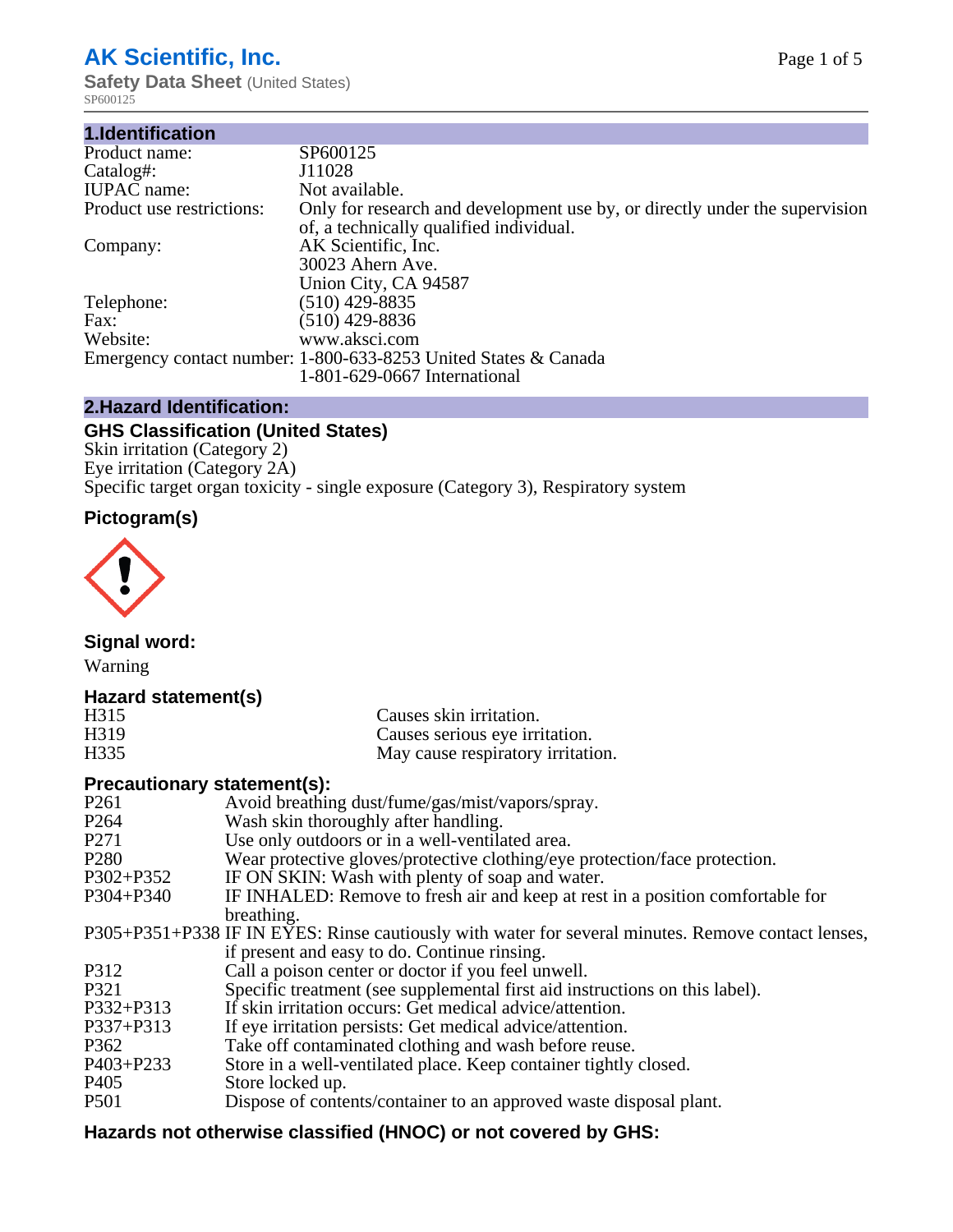#### None

#### **3.Composition/Information on Ingredients**

CAS#: 129-56-6

Synonyms: Not available. Purity:  $>98\%$  (HPLC), powder EC: 204-955-6

## **4. First Aid Measures**

**General Information:** Immediately remove any clothing contaminated by the product. Move out of dangerous area. Consult a physician and show this safety data sheet.

**Inhalation:** Move person to fresh air. If not breathing, give artificial respiration. If breathing is difficult, give oxygen. Obtain medical aid.

**Skin contact:** Immediately flush skin with running water for at least 15 minutes while removing contaminated clothing and shoes. Wash clothing before reuse. Obtain medical aid immediately. **Eye contact:** Immediately flush open eyes with running water for at least 15 minutes. Obtain medical aid immediately.

**Ingestion:** Do NOT induce vomiting without medical advice. Rinse mouth with water. Never administer anything by mouth to an unconscious person. Obtain medical aid immediately.

**Most important symptoms and effects, both acute and delayed:** No further information available. Please see sections 2 and 11.

**Indication of any immediate medical attention and special treatment needed:** No further information available.

## **5. Fire Fighting Measures**

**Suitable extinguishing media:** Use water spray, dry chemical, carbon dioxide, or chemical foam. **Specific hazards arising from the chemical:** Carbon oxides, Nitrogen oxides.

**Advice for firefighters:** As in any fire, wear a NIOSH-approved or equivalent, pressure-demand, self-contained breathing apparatus and full protective gear. During a fire, irritating and highly toxic gases may be generated by thermal decomposition or combustion.

## **6. Accidental Release Measures**

**Personal precautions, protective equipment and emergency procedures:** Wear protective equipment and keep unprotected personnel away. Ensure adequate ventilation. Remove all sources of ignition. Prevent further leak or spill if safe to do so. For personal protective equipment, please refer to section 8.

**Environmental precautions:** Do not let product enter drains, other waterways, or soil.

**Methods and materials for containment and cleaning up:** Prevent further leak or spill if safe to do so. Vacuum, sweep up, or absorb with inert material and place into a suitable disposal container. Consult local regulations for disposal. See section 13 for further disposal information.

## **7. Handling and Storage**

**Precautions for safe handling:** Avoid contact with skin, eyes, and personal clothing. Wash hands thoroughly after handling. Avoid breathing fumes. Use only with adequate ventilation. Wear suitable protective clothing, gloves, and eye/face protection. Keep away from sources of ignition. Minimize dust generation and accumulation. Keep container tightly closed. Open and handle container with care. Do not eat, drink, or smoke while handling.

**Conditions for safe storage, including any incompatibilities:** Store in a tightly-closed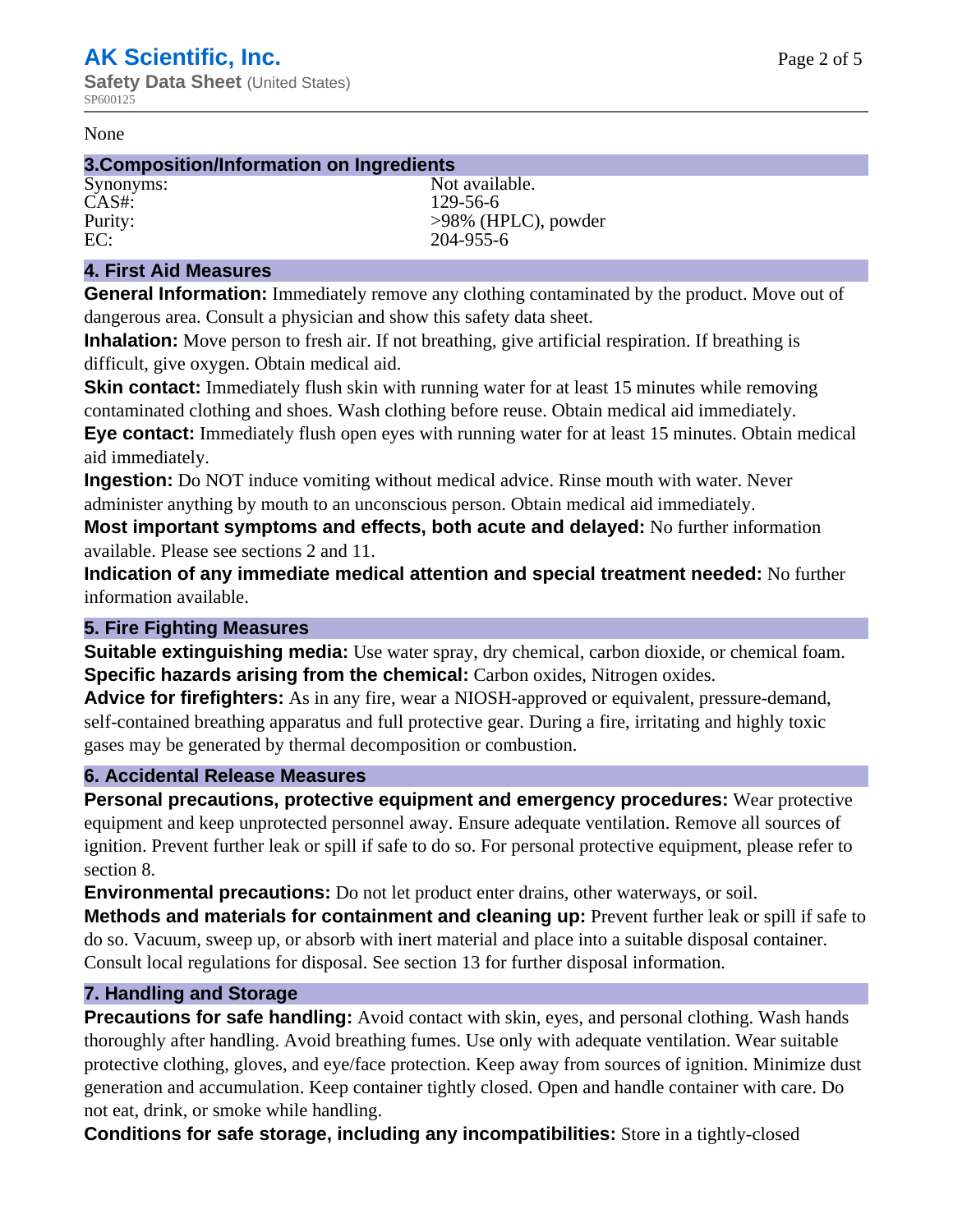container when not in use. Store in a cool, dry, well-ventilated area away from incompatible substances. Keep away from sources of ignition. ,Store long-term at 2-8°C.

#### **8. Exposure Controls/Personal Protection**

#### **Exposure limits:**

| $OSHA$ PEL:       | Not available. |
|-------------------|----------------|
| NIOSH REL:        | Not available. |
| <b>ACGIH TLV:</b> | Not available. |

**Appropriate engineering controls:** Avoid contact with skin, eyes, and clothing. Wash hands before breaks and immediately after handling the product. Facilities storing or utilizing this material should be equipped with an eyewash fountain. Use adequate general and local exhaust ventilation to keep airborne concentrations low.

#### **Personal protection**

| Eyes:        | Based on an evaluation of the eye or face hazards present, wear chemical splash-resistant<br>safety glasses or goggles with side protection. A face shield may be appropriate in some<br>workplaces. Use eyewear tested and approved under appropriate government standards |
|--------------|-----------------------------------------------------------------------------------------------------------------------------------------------------------------------------------------------------------------------------------------------------------------------------|
|              | such as OSHA 29 CFR 1910.133 or EU EN166.                                                                                                                                                                                                                                   |
| Hands:       | Wear gloves selected based on an evaluation of the possible hazards to hands and skin,                                                                                                                                                                                      |
|              | the duration of use, the physical conditions of the workplace, and the chemical resistance                                                                                                                                                                                  |
|              | and physical properties of the glove material.                                                                                                                                                                                                                              |
|              | Skin and body: Protective clothing must be selected based on the hazards present in the workplace, the                                                                                                                                                                      |
|              | physical environment, the duration of exposure, and other factors. No fabric can provide                                                                                                                                                                                    |
|              | protection against all potential hazards; therefore it is important to select the appropriate                                                                                                                                                                               |
|              | protective clothing for each specific hazard. At the minimum, wear a laboratory coat and                                                                                                                                                                                    |
|              | close-toed footwear.                                                                                                                                                                                                                                                        |
| Respiratory: | Respirators are not a substitute for accepted engineering control measures such as<br>enclosure or confinement of the operation, general and local ventilation, and substitution                                                                                            |
|              | of less toxic materials. When respiratory personal protective equipment is appropriate                                                                                                                                                                                      |
|              | based on an assessment of respiratory hazards in the workplace, use a NIOSH- or                                                                                                                                                                                             |
|              | CEN-certified respirator.                                                                                                                                                                                                                                                   |

| 9. Physical and Chemical Properties |                                                           |
|-------------------------------------|-----------------------------------------------------------|
| <b>Physical State:</b>              | Light yellow to yellow to yellow green crystals or powder |
| Molecular Formula:                  | C14H8N2O                                                  |
| Molecular Weight:                   | 220.23                                                    |
| Odor:                               | Not available.                                            |
| pH:                                 | Not available.                                            |
| <b>Boiling Point Range:</b>         | Not available.                                            |
| Freezing/Melting Point:             | $282 - 289$ °C                                            |
| <b>Flash Point:</b>                 | Not available.                                            |
| <b>Evaporation Rate:</b>            | Not available.                                            |
| Flammability(solid,gas):            | Please see section 2.                                     |
| Explosive limits:                   | Not available.                                            |
| Vapor Pressure:                     | Not available.                                            |
| Vapor Density:                      | Not available.                                            |
| Solubility:                         | Not available.                                            |
| <b>Relative Density:</b>            | Not available.                                            |
| Refractive Index:                   | Not available.                                            |
| Volatility:                         | Not available.                                            |
| <b>Auto-ignition Temperature:</b>   | Not available.                                            |
| <b>Decomposition Temperature:</b>   | Not available.                                            |
| <b>Partition Coefficient:</b>       | Not available.                                            |

#### **10. Stability and Reactivity**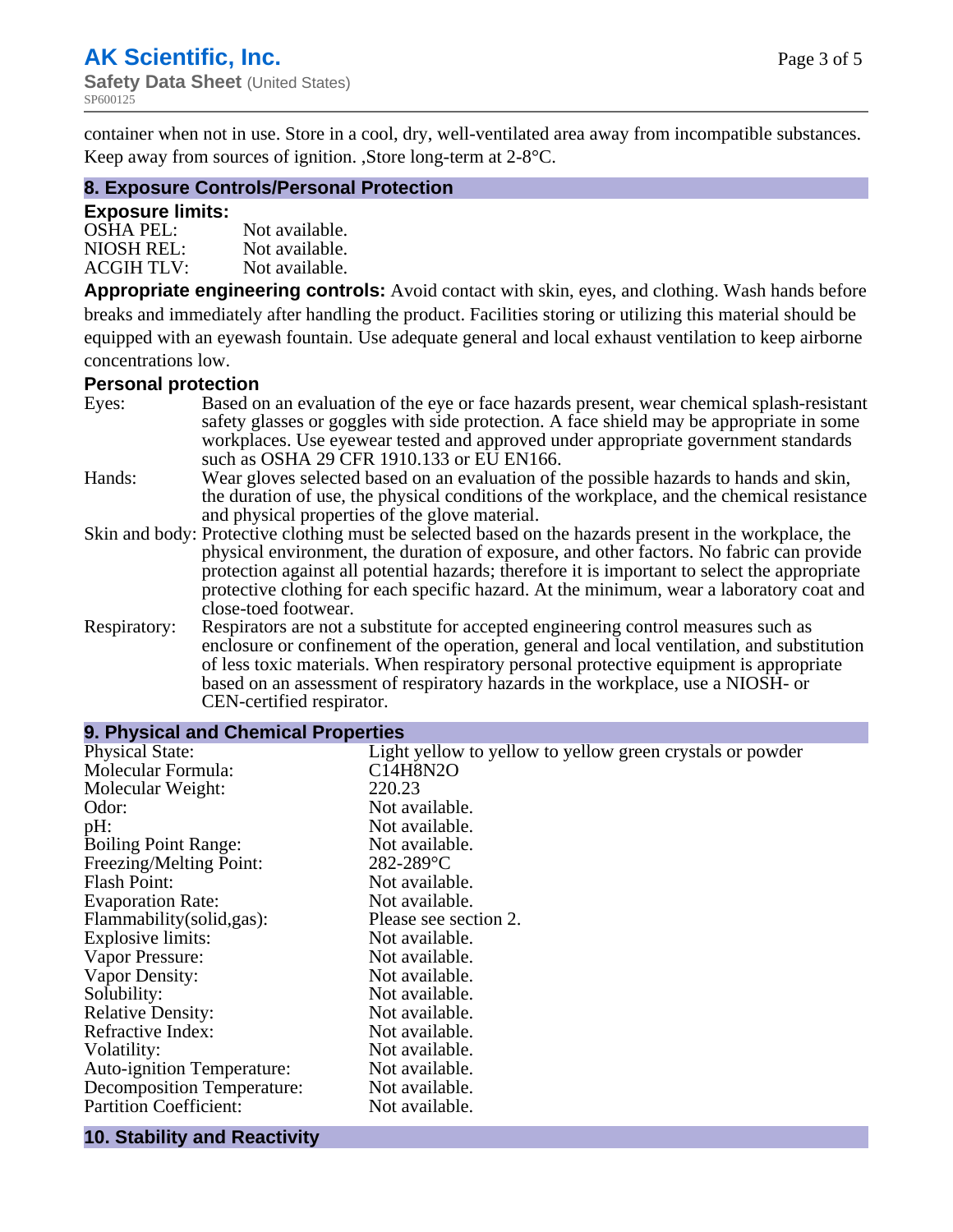| Reactivity:                         | Not available.                                       |
|-------------------------------------|------------------------------------------------------|
| Chemical stability:                 | Stable under recommended temperatures and pressures. |
| Possibility of hazardous reactions: | Not available.                                       |
| Conditions to avoid:                | Dust generation.                                     |
| Incompatible materials:             | Strong oxidizing agents.                             |
| Hazardous decomposition products:   | Carbon oxides, Nitrogen oxides.                      |
|                                     |                                                      |

#### **11. Toxicological Information**

RTECS# CB4585000 Acute toxicity: Not available.<br>
Routes of exposure: This is a multiple in the link of exposure in the link of the link of exposure. Symptoms related to the physical,chemical and toxicological characteristics:

Inhalation,eye contact, skin contact, ingestion.

Skin contact may result in inflammation characterized by itching, scaling, reddening, blistering, pain or dryness. Eye contact may result in redness, pain or severe eye damage. Inhalation may cause irritation of the lungs and respiratory system. Overexposure may result in serious illness or death.

#### **Carcinogenicity**

| IARC: | Not classified.                                                                                       |
|-------|-------------------------------------------------------------------------------------------------------|
| NTP:  | Not listed.                                                                                           |
| OSHA: | Not listed.                                                                                           |
|       | Acute toxic effects: Inflammation of the eye is characterized by redness, watering, and itching. Skin |
|       | inflammation is characterized by itching, scaling, reddening, or, occasionally,                       |
|       | blistering.                                                                                           |

| <b>12. Ecological Information</b> |                |  |
|-----------------------------------|----------------|--|
| Ecotoxicity:                      | Not available. |  |
| Persistence and degradability:    | Not available. |  |
| Bioaccumulative potential:        | Not available. |  |
| Mobility in soil:                 | Not available. |  |
| Other adverse effects:            | Not available. |  |

#### **13. Disposal Considerations**

Disposal of waste: Chemical waste generators must determine whether a discarded chemical is classified as hazardous waste. US EPA guidelines for the classification determination are listed in 40 CFR 261.3. Additionally, waste generators must consult state and local hazardous waste regulations to ensure complete and accurate classification. Observe all federal, state and local regulations when disposing of the substance.

Disposal of packaging: Do not reuse containers. Dispose of as unused product.

| <b>14. Transportation Information</b> |                |  |
|---------------------------------------|----------------|--|
| <b>DOT (United States)</b>            |                |  |
| UN number:                            | Not hazmat     |  |
| Proper shipping name:                 | Not available. |  |
| Transport hazard class:               | Not available. |  |
| Packing group:                        | Not available. |  |
| <b>IATA</b>                           |                |  |
| <b>UN Number:</b>                     | Not DG         |  |
| Proper shipping name:                 | Not available. |  |
| Transport hazard class:               | Not available. |  |
| Packing group:                        | Not available. |  |
|                                       |                |  |